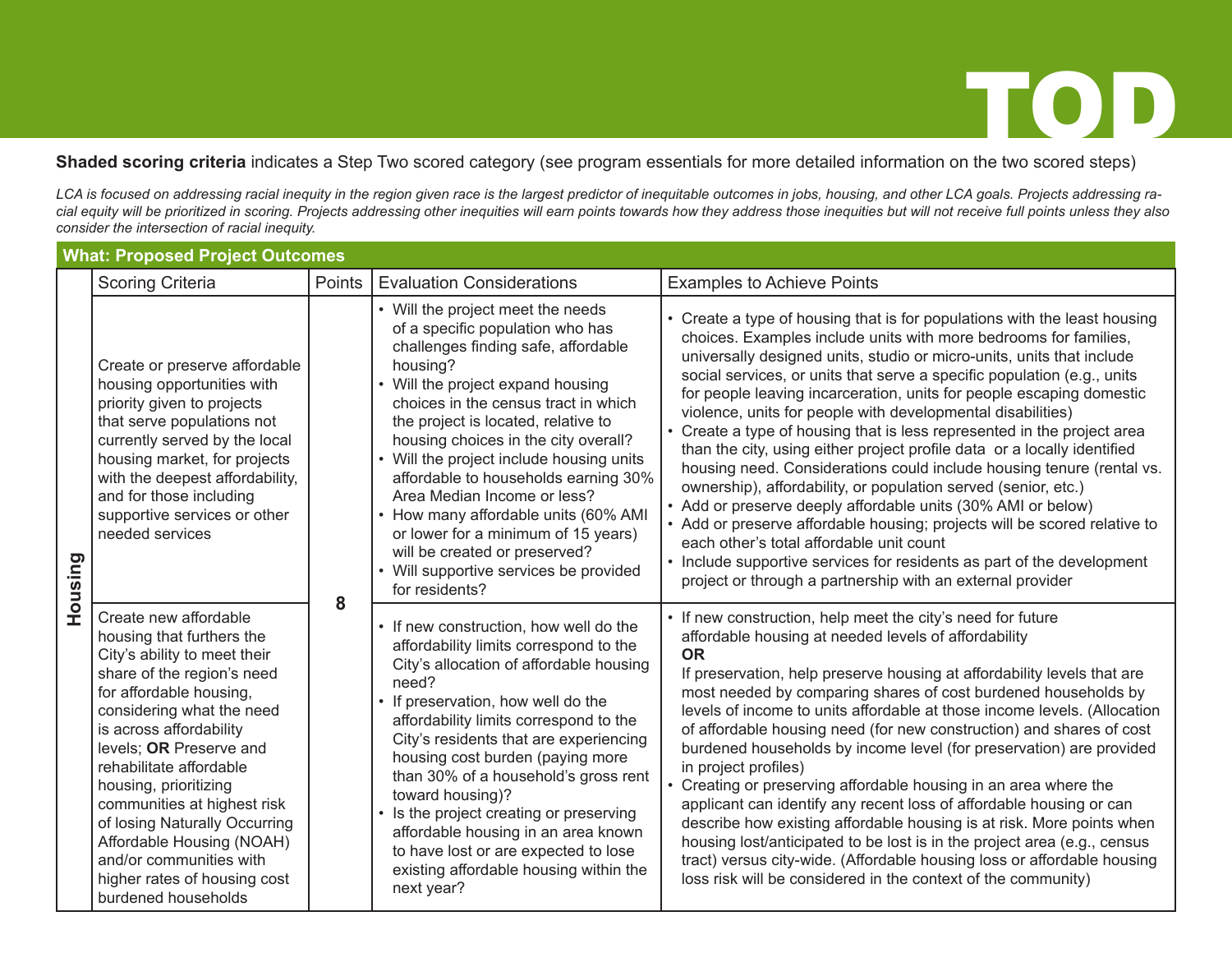

|         | <b>What: Proposed Project Outcomes</b>                                                                                                                                                                 |        |                                                                                                                                                                                                                                                                                                                             |                                                                                                                                                                                                                                                                                                                                                                                                                                                                                                                                                                    |  |  |  |  |
|---------|--------------------------------------------------------------------------------------------------------------------------------------------------------------------------------------------------------|--------|-----------------------------------------------------------------------------------------------------------------------------------------------------------------------------------------------------------------------------------------------------------------------------------------------------------------------------|--------------------------------------------------------------------------------------------------------------------------------------------------------------------------------------------------------------------------------------------------------------------------------------------------------------------------------------------------------------------------------------------------------------------------------------------------------------------------------------------------------------------------------------------------------------------|--|--|--|--|
|         | <b>Scoring Criteria</b>                                                                                                                                                                                | Points | <b>Evaluation Considerations</b>                                                                                                                                                                                                                                                                                            | <b>Examples to Achieve Points</b>                                                                                                                                                                                                                                                                                                                                                                                                                                                                                                                                  |  |  |  |  |
| Housing | Further equity outcomes in<br>housing access*                                                                                                                                                          | $2^*$  | • Who is primarily being served through<br>the housing portion of the project?<br>• How is the project helping to reduce<br>disparities in housing?                                                                                                                                                                         | • Set at least 20% of the units' rent at the small area market fair value and<br>accept Housing Choice Vouchers.<br>• Go beyond the Fair Housing Marking plan as defined by HUD.<br>• Be in a city with policies that protect tenants (e.g., right of first refusal,<br>no crime free drug free lease addendum requirements, notice of sale<br>policies).<br>• Have a property manager, if known, with equitable screening practices<br>and eviction/non-renewal records.<br>• Affordable and market rate units are indistinguishable in mixed-income<br>buildings |  |  |  |  |
|         | Create or preserve<br>intentional community<br>connections and<br>relationships in the<br>development and<br>support current or future<br>residents through design,<br>programming, and/or<br>services |        | • How is the development designed<br>to meet specific needs of the future<br>residents?<br>• How is the project supporting<br>community building or maintaining<br>existing community relationships?<br>• How has the design, programming,<br>and services planning been<br>responsive to the needs of future<br>residents? | • Preserve affordable housing units so residents can stay in their chosen<br>communities<br>• Provide programming so residents can build relationships with one<br>another<br>• Include community gathering space for residents<br>• Include income averaging so residents can stay in their home if their<br>income changes<br>• The project team included culturally relevant and responsive planning<br>and design to best meet the needs of future residents (e.g., what<br>community space is included, what art is included, etc.)                           |  |  |  |  |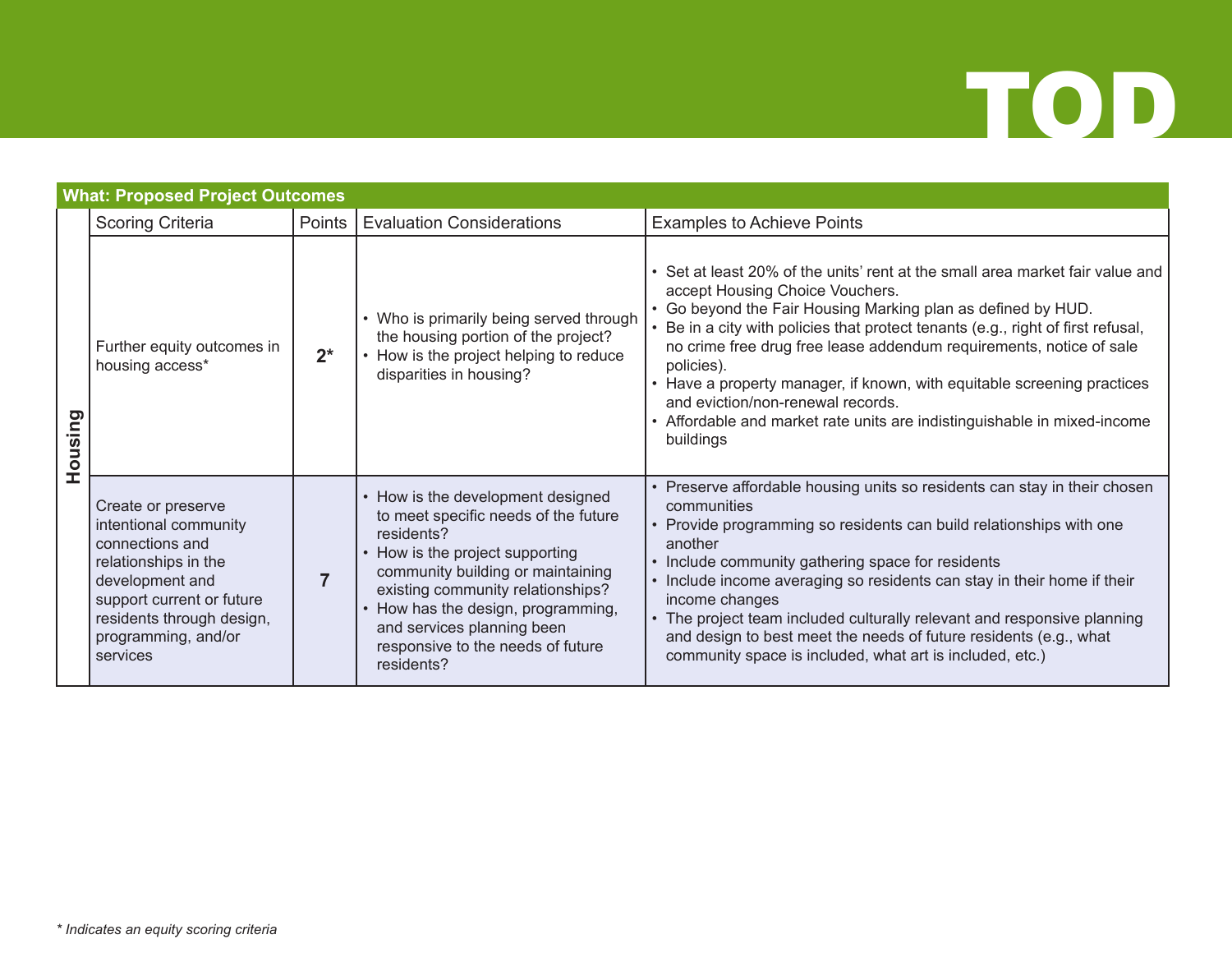|      | <b>What: Proposed Project Outcomes</b>                                                                                                                                                                                                                                                                              |        |                                                                                                                                                                                                                                                                                                                                                                                                                                                          |                                                                                                                                                                                                                                                                                                                                                                                                                                                                                                                                                      |  |  |  |  |
|------|---------------------------------------------------------------------------------------------------------------------------------------------------------------------------------------------------------------------------------------------------------------------------------------------------------------------|--------|----------------------------------------------------------------------------------------------------------------------------------------------------------------------------------------------------------------------------------------------------------------------------------------------------------------------------------------------------------------------------------------------------------------------------------------------------------|------------------------------------------------------------------------------------------------------------------------------------------------------------------------------------------------------------------------------------------------------------------------------------------------------------------------------------------------------------------------------------------------------------------------------------------------------------------------------------------------------------------------------------------------------|--|--|--|--|
|      | <b>Scoring Criteria</b>                                                                                                                                                                                                                                                                                             | Points | <b>Evaluation Considerations</b>                                                                                                                                                                                                                                                                                                                                                                                                                         | <b>Examples to Achieve Points</b>                                                                                                                                                                                                                                                                                                                                                                                                                                                                                                                    |  |  |  |  |
| Jobs | Create or preserve permanent<br>employment opportunities;<br>priority for projects with living<br>wage jobs                                                                                                                                                                                                         | 8      | • Will the future development project<br>create or preserve living wage jobs<br>(jobs that earn \$51,300/year or<br>more)?                                                                                                                                                                                                                                                                                                                               | • Living wage jobs created/preserved relative to other applications,<br>especially if existing project area jobs pay lower average wages than<br>jobs in the city or in the region.                                                                                                                                                                                                                                                                                                                                                                  |  |  |  |  |
|      | Create or preserve jobs that<br>support economic stability of the<br>community in the project area                                                                                                                                                                                                                  |        | • Will the jobs add economic diversity<br>and growth to the area?<br>• Is business ownership local? Will the<br>ownership or leasing arrangement<br>encourage growth of owner equity<br>for small businesses, cooperatives,<br>entrepreneurs or micro-businesses?<br>• Will the project minimize market<br>leakage and increase spending<br>power?                                                                                                       | • Jobs/employers that support upward mobility (e.g., trainings,<br>mentorship programs, promotional tracks, career pathways).<br>Commercial space that provides support for incubation and/or<br>entrepreneurship.<br>• Workforce development programs to support more employment<br>options in the future<br>• Provide businesses that fill a gap in the project area (e.g., putting<br>in a grocery store in an area where residents have to leave their<br>neighborhood/city to get groceries), especially in areas that have<br>been disinvested |  |  |  |  |
|      | Create economic opportunity<br>in priority high-growth and<br>high-opportunity sectors of the<br>region's economy including<br>technology, environment, and/<br>or healthcare; and/or advance<br>city job growth priorities and/or<br>create/preserve industrial jobs<br>with access to regional transit<br>systems |        | • Will the project create new jobs<br>or training programs in regionally<br>prioritized industry sectors such<br>as health care, technology or the<br>environment?<br>• Will the project create jobs or training<br>programs that meet a specific city<br>economic development or workforce<br>development policy?<br>• Is the project creating or preserving<br>industrial jobs near transit, highways,<br>rail freight facilities, airports, or ports? | • Identify new jobs or job training programs in regionally prioritized<br>industry sectors, such as technology, environment, or health care.<br>• Identify new jobs or job training programs in an industry sector<br>prioritized by city policies                                                                                                                                                                                                                                                                                                   |  |  |  |  |
|      | Further equity outcomes<br>in access to economic<br>opportunity*                                                                                                                                                                                                                                                    | $2^*$  | • Will the jobs and/or training<br>opportunities be accessible and<br>available to underrepresented or<br>underemployed people?                                                                                                                                                                                                                                                                                                                          | • Create living wage jobs and/or training opportunities in areas with<br>more unemployment compared to the city or the region<br>· Jobs are targeted toward specific populations (under/unemployed,<br>folks leaving incarceration, folks with development disabilities).                                                                                                                                                                                                                                                                            |  |  |  |  |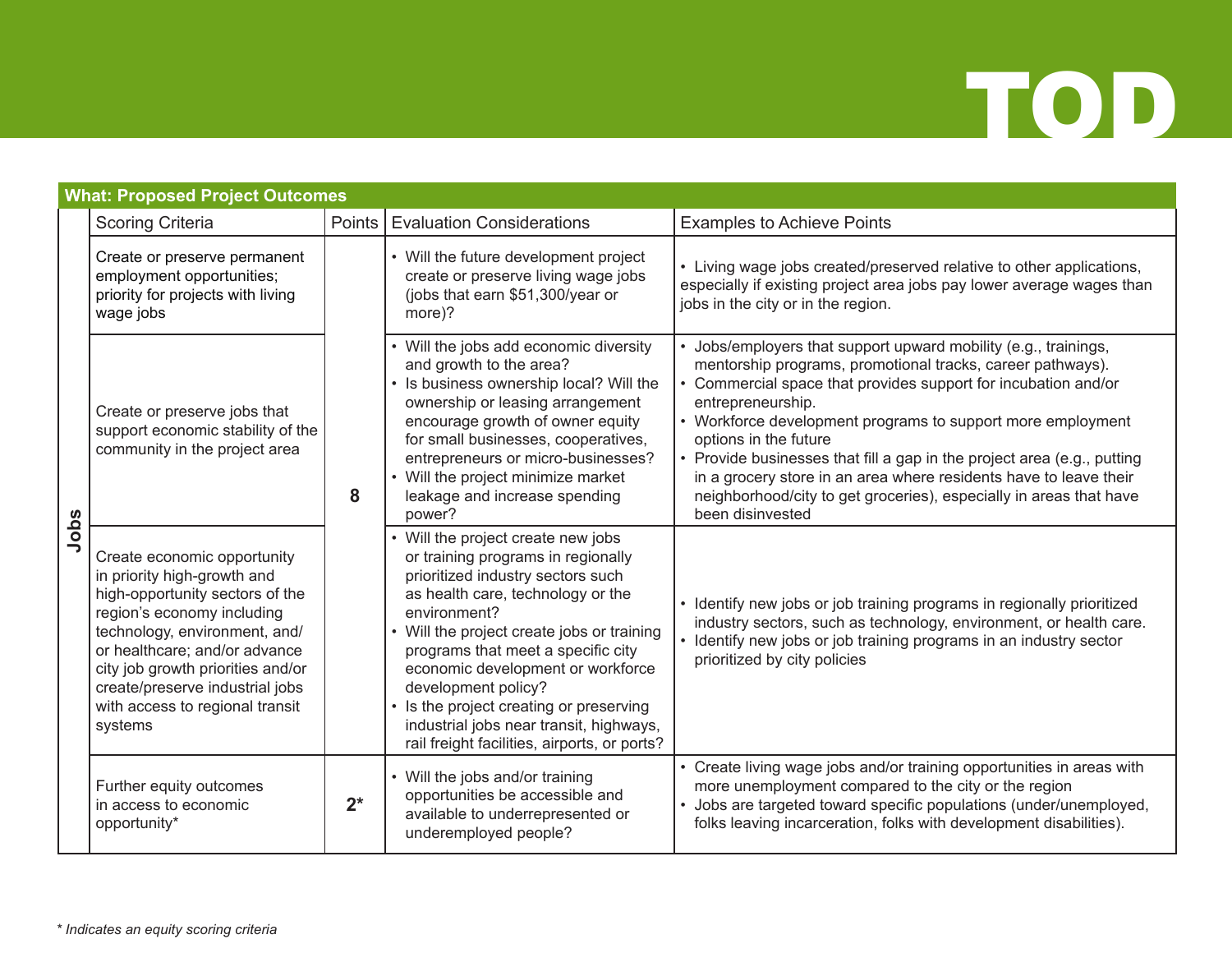### **What: Proposed Project Outcomes Jobs** Scoring Criteria **Points | Evaluation Considerations** | Examples to Achieve Points Support economic growth of the community through expanded jobs options supporting cooperatively owned businesses or supporting the economic stability of the community the project is intending to serve **7** • How is the project providing new employment options in the project area? • Jobs provided by worker-owned cooperative businesses. Preserve a business that is critical to the economic ecosystem of the project area Provide meaningful and appropriate engagement, including a variety of stakeholders that represent the demographics of the residential and/or workforce community, centering those underrepresented and most impacted by the project • What kind of jobs are being created through this project? • How is the project creating more opportunities for residents experiencing economic disparities? • Entrepreneurship or incubation space for local small businesses The businesses are focused on hiring un/underemployed local residents who experience economic disparities • Create wealth building opportunities for local residents (e.g., small business space, contracting with local residents for project development and construction) or residents experiencing economic disparities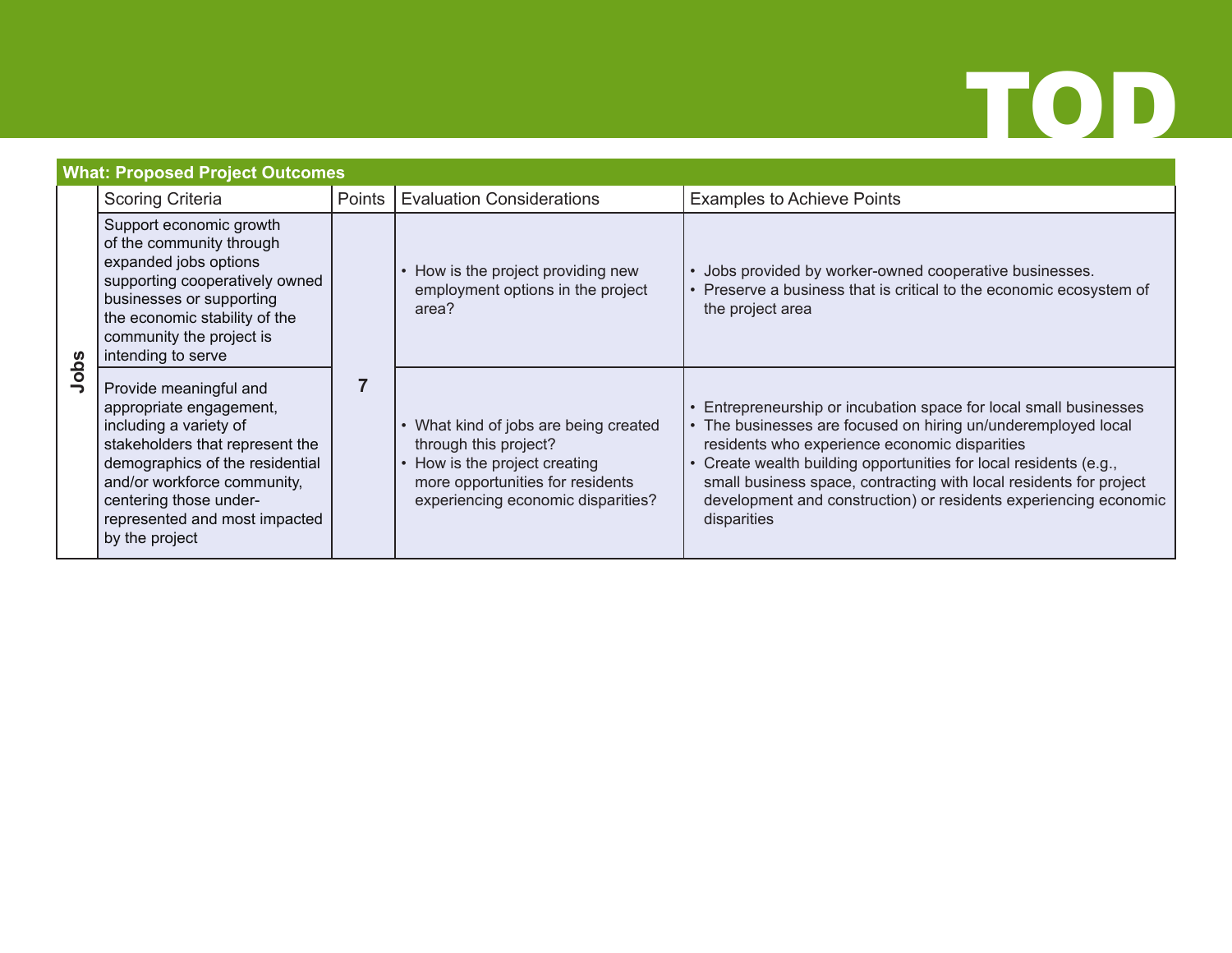### **What: Proposed Project Outcomes**

|                              | <b>Scoring Criteria</b>                                                                                                                                                                                                                                                                                           | Points                                                                                                                                                                                                                                                                                                                                                                                                                                                                                                                                                                    | <b>Evaluation Considerations</b>                                                                                                                                                                                                                                                                                                                                                                                                                                                                                                                                                                                                                                                                                                        | <b>Examples to Achieve Points</b>                                                                                                                                                                                                                                                                                                                                                                                                                              |
|------------------------------|-------------------------------------------------------------------------------------------------------------------------------------------------------------------------------------------------------------------------------------------------------------------------------------------------------------------|---------------------------------------------------------------------------------------------------------------------------------------------------------------------------------------------------------------------------------------------------------------------------------------------------------------------------------------------------------------------------------------------------------------------------------------------------------------------------------------------------------------------------------------------------------------------------|-----------------------------------------------------------------------------------------------------------------------------------------------------------------------------------------------------------------------------------------------------------------------------------------------------------------------------------------------------------------------------------------------------------------------------------------------------------------------------------------------------------------------------------------------------------------------------------------------------------------------------------------------------------------------------------------------------------------------------------------|----------------------------------------------------------------------------------------------------------------------------------------------------------------------------------------------------------------------------------------------------------------------------------------------------------------------------------------------------------------------------------------------------------------------------------------------------------------|
| <b>Connected Development</b> | Increase the level of station<br>area activity through density<br>or intensity of land use on the<br>site or in the project area if<br>new construction; OR<br>Preserve or intensify land use<br>and density on the site or in<br>the project area in a way that<br>uses an existing building more<br>efficiently | 15                                                                                                                                                                                                                                                                                                                                                                                                                                                                                                                                                                        | • Is the project increasing the housing units<br>per acre or job intensity in the project<br>area?<br>• To what degree does the project increase<br>the number of residents, employees,<br>customers, students, and/or visitors in the<br>station area?<br>• Is the project maximizing the potential<br>density of the site?<br>• How is the preservation using the building<br>and/or site more efficiently?                                                                                                                                                                                                                                                                                                                           | • More units per acre or higher job intensity than currently exists<br>in the project area/on the project site.<br>• Increase activity in the project and transit station area through<br>land use type(s), site design, or infrastructure<br>• Project densities and FARs that maximize the local regulatory<br>requirements.<br>• Project is bringing a new use to an existing building or site that<br>has been vacant or underutilized                     |
|                              | Increase diversity of uses<br>and activities in the project<br>and/or access to services<br>and amenities, with a focus<br>on complementary uses and<br>human-centered experiences                                                                                                                                |                                                                                                                                                                                                                                                                                                                                                                                                                                                                                                                                                                           | • Is the project introducing different kinds of<br>uses where there is a lack of diversity?<br>• Is the project increasing access to services<br>and/or amenities?<br>• Is the new use filling a need that also<br>supports existing uses?<br>• How does the project and site design<br>promote easy multimodal access?                                                                                                                                                                                                                                                                                                                                                                                                                 | • Bring new uses to the project area that encourage activity at and<br>around the project<br>• Include universal design principles in the project and/or site<br>design<br>• Adding uses that are easily accessible parts of a daily or weekly<br>routine (e.g., grocery store and housing near a daycare)<br>• Include multimodal transportation options and provide a safe<br>experience for people walking and/or biking to and through the<br>project site |
| Compact,                     | Generate greater transit rider-<br>ship, a higher diversity of trip<br>purposes viable via transit,<br>and reduce the need to use<br>and own a personal vehicle                                                                                                                                                   | Does the project increase the likelihood<br>of transit ridership outside of the peak<br>commute period?<br>How does the project support more limited<br>use of personal vehicles by providing<br>alternative options?<br>• Will the project enhance or improve<br>pedestrian/bicycle connections between<br>transit station and the project site or other<br>area destinations?<br>• To what degree does the project minimize<br>the amount of parking?<br>• To what degree does the project minimize<br>the physical impact of parking on the<br>pedestrian environment? | • Creation of or increased access to pedestrian/bicycle<br>infrastructure amenities and/or shared vehicle/micro-mobility<br>resources<br>• Include land use(s) that will lead to greater potential transit<br>ridership, trip types, and the times that transit is used (e.g.,<br>essential services or amenities such as grocery, childcare,<br>community center, etc.)<br>• Project elements that directly intend to increase the likelihood<br>that project users will use transit (e.g., active ground floors)<br>Project provides parking at or below the minimum<br>• Improved non-vehicular access to and awareness of essential<br>services, local amenities, other residential and non-residential<br>uses in the station area |                                                                                                                                                                                                                                                                                                                                                                                                                                                                |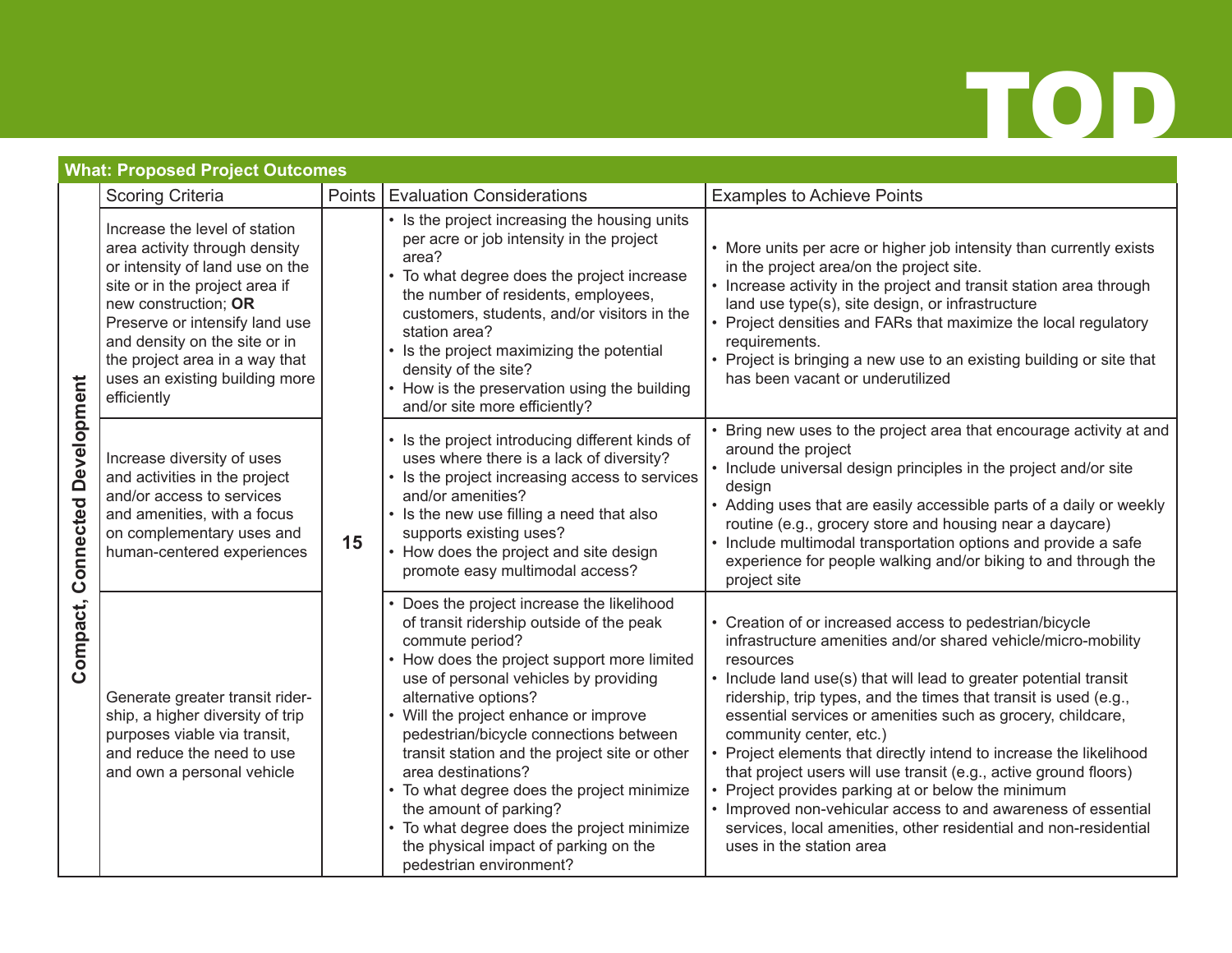### **What: Proposed Project Outcomes**

|                                   | <b>Scoring Criteria</b>                                                                                                                                                                                                                                                                                   | Points | <b>Evaluation Considerations</b>                                                                                                                                                                                                                                                                                                             | <b>Examples to Achieve Points</b>                                                                                                                                                                                                                                                                                                                                                                                                                                                                                    |
|-----------------------------------|-----------------------------------------------------------------------------------------------------------------------------------------------------------------------------------------------------------------------------------------------------------------------------------------------------------|--------|----------------------------------------------------------------------------------------------------------------------------------------------------------------------------------------------------------------------------------------------------------------------------------------------------------------------------------------------|----------------------------------------------------------------------------------------------------------------------------------------------------------------------------------------------------------------------------------------------------------------------------------------------------------------------------------------------------------------------------------------------------------------------------------------------------------------------------------------------------------------------|
| velopment                         | Takes advantage of available<br>connections between<br>housing, jobs, services and<br>amenities across the region<br>using existing and planned<br>transportation systems                                                                                                                                 |        | Will the project enhance or improve transit/<br>transportation connections between<br>complementary uses (e.g., connecting<br>housing and grocery stores)?                                                                                                                                                                                   | • Improved transit amenities, especially if there are more<br>households than average nearby who rely on transit for<br>commuting compared to the city or the region.<br>• Creation of shared vehicle resources.<br>• Increase in potential transit ridership.                                                                                                                                                                                                                                                       |
| ِ<br>ه<br>nected<br>Conr<br>pact. | Further the transit-oriented<br>nature of the station area<br>as a node and/or district<br>of TOD given the specific<br>context of its communities<br>and transit corridor; priority for<br>projects that implement part<br>of a broader adopted plan or<br>vision for the transit station or<br>corridor |        | • Will the project significantly contribute to<br>the identity of the station area as a transit-<br>centric community?<br>• Does the project consider and interrelate<br>existing or planned adjoining and nearby<br>uses?<br>Does the project implement part of a<br>broader adopted plan or vision for the<br>transit station or corridor? | • The project uses integrated site design, infrastructure, or<br>programming to support or strengthen the TOD nature of nearby<br>land uses (e.g., reinforces or expands walkable streetscapes,<br>$etc.$ )<br>• The project will serve as a landmark that increases the TOD<br>profile of the station area (e.g., includes a cultural destination,<br>public space, etc.)<br>• The project implements a building type and structure from an<br>established vision/plan for the station area and/or transit corridor |
| Com                               | Further equity outcomes<br>in access to services and<br>amenities*                                                                                                                                                                                                                                        | $2^*$  | • How is the project better connecting<br>residents in divested areas with needed<br>and/or desired services and amenities?                                                                                                                                                                                                                  | • Access to services and amenities through transit or other forms<br>of transportation, including walking or biking<br>• The project introduces services and/or amenities that are most<br>wanted by residents experiencing disparities                                                                                                                                                                                                                                                                              |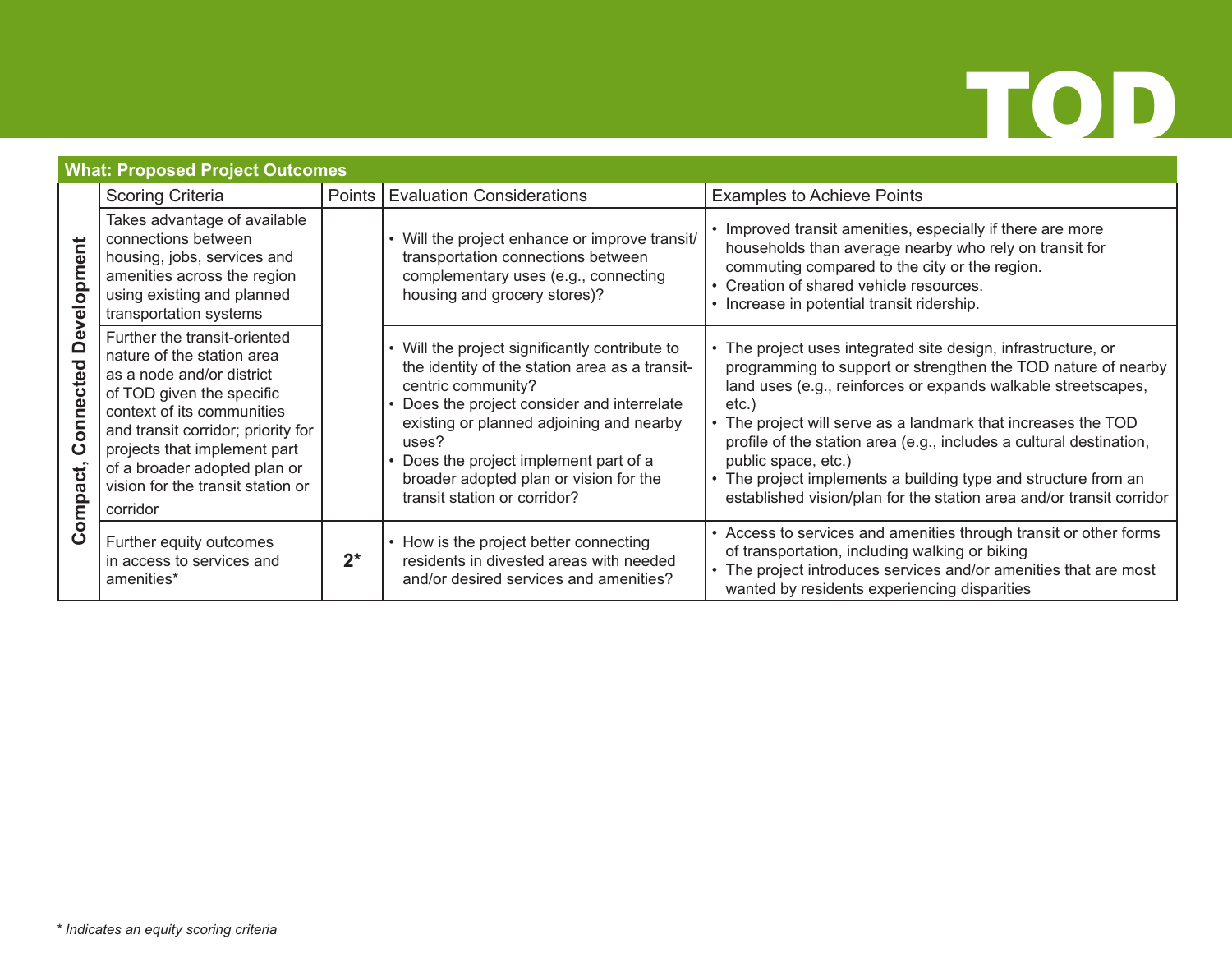### **What: Proposed Project Outcomes**

|                                      | <b>Scoring Criteria</b>                                                                                                                                                                                                                                                                                                              | Points | <b>Evaluation Considerations</b>                                                                                                                                                                                                                                                                                                                      | <b>Examples to Achieve Points</b>                                                                                                                                                                                                                                                                                                                                                                                                                                                                                                      |
|--------------------------------------|--------------------------------------------------------------------------------------------------------------------------------------------------------------------------------------------------------------------------------------------------------------------------------------------------------------------------------------|--------|-------------------------------------------------------------------------------------------------------------------------------------------------------------------------------------------------------------------------------------------------------------------------------------------------------------------------------------------------------|----------------------------------------------------------------------------------------------------------------------------------------------------------------------------------------------------------------------------------------------------------------------------------------------------------------------------------------------------------------------------------------------------------------------------------------------------------------------------------------------------------------------------------------|
| Development<br>Connected<br>Compact, | Provide design-led strategies,<br>specific to the population the<br>project is intending to serve, that<br>support or expand infrastructure<br>for people to walk, bike, or use<br>other kinds of transportation<br>in and around the project site,<br>especially those that contribute<br>to larger existing or planned<br>networks | 10     | • How is the project considering the<br>needs of people who will spend time<br>in the project and designing to meet<br>those needs?<br>Is the project supporting a better<br>experience for people who will walk<br>and/or bike to the project site?                                                                                                  | Consider the sensory experience of a range of people,<br>particularly neurodivergent residents or visitors (e.g., including<br>specific sensory areas for people with ASD)<br>Improving the infrastructure for people who walk, bike, or use<br>other forms of mobility to get to the project site and use project<br>features<br>• Include plantings, lighting, or other furnishings to create a more<br>pleasant experience moving to and through the project site                                                                   |
|                                      | Catalyze or position the station<br>area for additional transit-oriented<br>development in a way that<br>leverages public infrastructure<br>and doesn't contribute to<br>displacement of existing residents<br>or businesses                                                                                                         |        | • Will the project increase the viability<br>of future transit-oriented development<br>in the station area?<br>Does the project put nearby residents<br>or businesses at a higher risk of<br>displacement by future development?                                                                                                                      | • The project provides new or improved infrastructure that can be<br>leveraged by future TOD (e.g., shared systems, green space,<br>sidewalks, multimodal resources, etc.)<br>Anti-displacement and displacement mitigation strategies are<br>planned and implemented with those residents or businesses<br>at risk (e.g., provides mixed income or inclusionary housing,<br>community benefits agreement, etc.)                                                                                                                       |
|                                      | Create a welcoming public realm<br>and access to green space that<br>facilitates social interactions and<br>increases community resilience<br>within the site and project area                                                                                                                                                       |        | • How is the project making space<br>for different ways of access and<br>interaction?<br>Does the project include programming<br>and/or features to help build<br>community between existing residents<br>and future residents, employees, or<br>visitors of the project?<br>Does the project include usable and<br>effective greenspace on the site? | Public features include and integrate people with a range of<br>physical, sensory, and cognitive abilities, such as adaptive<br>playground equipment or specific sensory areas<br>Project includes, for example, a community garden or offers<br>community events in a public space on the project site<br>Include culturally relevant public art, landscaping, and wayfinding<br>Greenspace or recreation area(s) that can be used by all<br>residents or visitors, considering age, ability, and recreation/<br>gathering preference |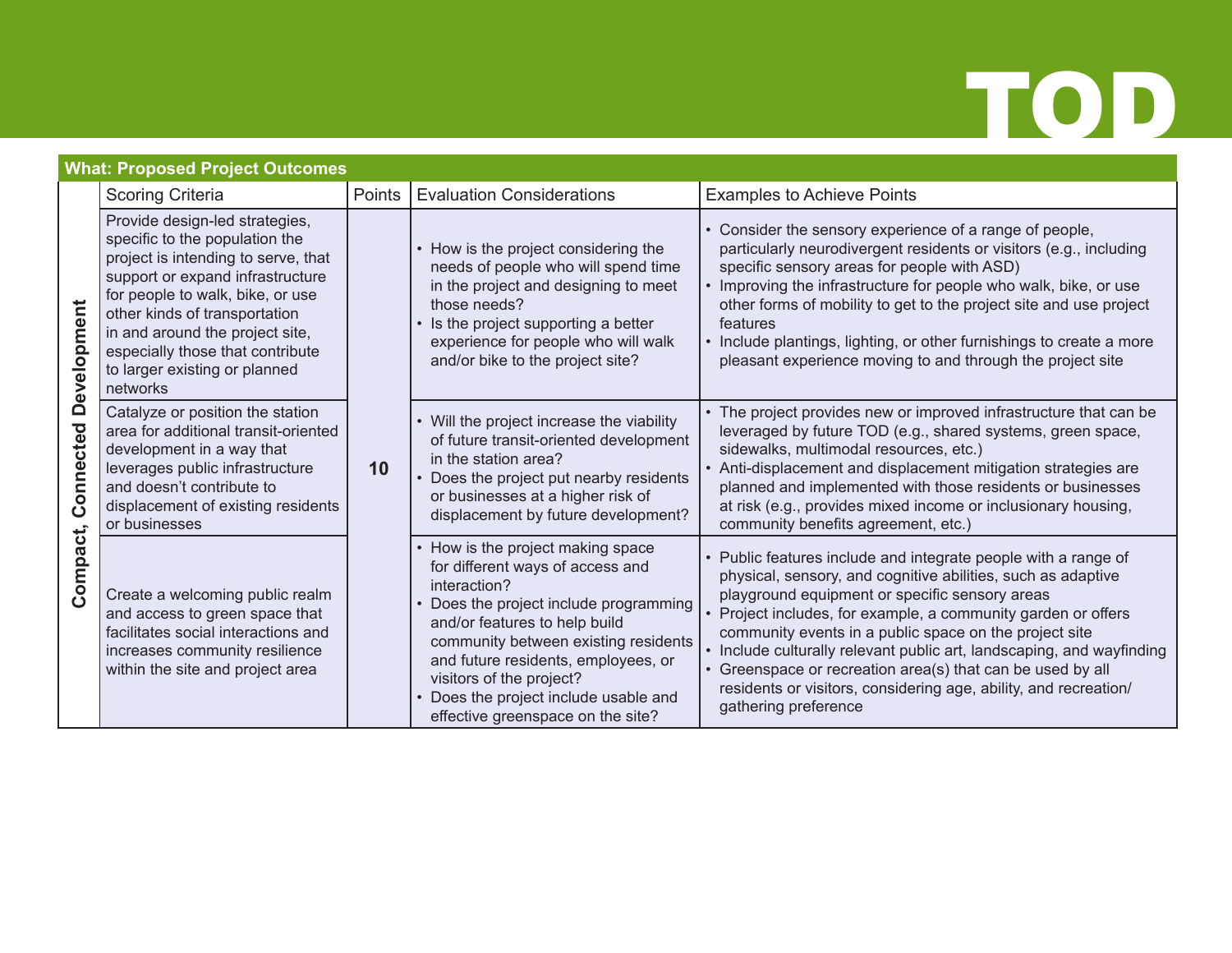| <b>What: Proposed Project Outcomes</b> |                                                                                                                                                                                                          |        |                                                                                                                                                                                                                                                                                                                                                                                                                                                                                                           |                                                                                                                                                                                                                                                                                                                                                                                                                                                                                                                                                                                                  |  |  |  |
|----------------------------------------|----------------------------------------------------------------------------------------------------------------------------------------------------------------------------------------------------------|--------|-----------------------------------------------------------------------------------------------------------------------------------------------------------------------------------------------------------------------------------------------------------------------------------------------------------------------------------------------------------------------------------------------------------------------------------------------------------------------------------------------------------|--------------------------------------------------------------------------------------------------------------------------------------------------------------------------------------------------------------------------------------------------------------------------------------------------------------------------------------------------------------------------------------------------------------------------------------------------------------------------------------------------------------------------------------------------------------------------------------------------|--|--|--|
|                                        | <b>Scoring Criteria</b>                                                                                                                                                                                  | Points | <b>Evaluation Considerations</b>                                                                                                                                                                                                                                                                                                                                                                                                                                                                          | <b>Examples to Achieve Points</b>                                                                                                                                                                                                                                                                                                                                                                                                                                                                                                                                                                |  |  |  |
| Environment and Livability             | Maximize access to local and<br>regional parks and trails and<br>green space through outreach,<br>site design, or programming                                                                            | 8      | • Is the project team being intentional<br>in creating connections between the<br>project and nearby greenspaces?<br>• Is the project team partnering with<br>a local group to encourage use of<br>nearby greenspace?                                                                                                                                                                                                                                                                                     | • Preserve or introduce affordable housing within $\frac{1}{4}$ mile of a park,<br>trail, or other greenspace<br>• Programming or partnership with local parks agency to encourage<br>resident or employee connection with nearby greenspace<br>Site design connecting to greenspace with wayfinding encouraging<br>use of the greenspace                                                                                                                                                                                                                                                        |  |  |  |
|                                        | Minimize greenhouse gas<br>emissions                                                                                                                                                                     |        | • Does the project understand and<br>mitigate its impact on greenhouse<br>gas emissions?                                                                                                                                                                                                                                                                                                                                                                                                                  | • Reduce the need to rely on a car (e.g., provide car sharing, reduced<br>parking, enhanced bike/pedestrian infrastructure)<br>Maximize energy efficiency (e.g., implement SB2030, LEED, 2020<br>MN Overlay & Guide to the 2015 Green Communities Criteria,<br>Xcel Energy Multifamily Energy Efficiency Program, or other widely<br>recognized energy efficiency program principles).<br>• Integrate renewable energy, reduce material waste during<br>construction and in building operations, relative to its location in the<br>region and its potential impact on greenhouse gas emissions. |  |  |  |
|                                        | Conserve natural resources,<br>including reuse/preservation of<br>an existing building                                                                                                                   |        | Does the project maximize<br>opportunities to conserve and protect<br>natural resources such as water,<br>vegetation, and wildlife?<br>• Does the project minimize/disconnect<br>impervious surfaces?<br>• Does surface parking use pervious<br>materials?<br>• Are greenspace areas naturalized to<br>the native environment?<br>• Will greenspace maintenance<br>minimize/eliminate the use of<br>fertilizers/chemicals?<br>• Does the project preserve or include<br>portions of an existing building? | Project sustainability features that respond to the context of the<br>project location.<br>• Project considers and mitigates impacts on air, water, soil,<br>vegetation and wildlife.<br>• Project or site includes the adaptive reuse of an existing building<br>structure or reuses building materials<br>Site is designed to minimize impact on natural resources                                                                                                                                                                                                                             |  |  |  |
|                                        | Further equity outcomes in<br>access to local and regional<br>parks and/or address<br>environmental sustainability<br>in locations where residents<br>have been most impacted by<br>environmental harms* | $2^*$  | How is the project increasing access<br>to parks or greenspaces for residents<br>who have historically faced barriers to<br>access?<br>• Is the project approaching<br>environmental sustainability with a<br>focus on environmental justice?                                                                                                                                                                                                                                                             | The project provides physical improvements and/or programming<br>for more residents of color to feel safe, welcomed, catered to, and<br>comfortable utilizing nearby local and regional parks (e.g., trail<br>connections, wayfinding, culturally relevant events, etc.)<br>• The project is focused on mitigating negative environmental<br>impacts in areas where residents have been disproportionally<br>affected by past                                                                                                                                                                    |  |  |  |

*\* Indicates an equity scoring criteria*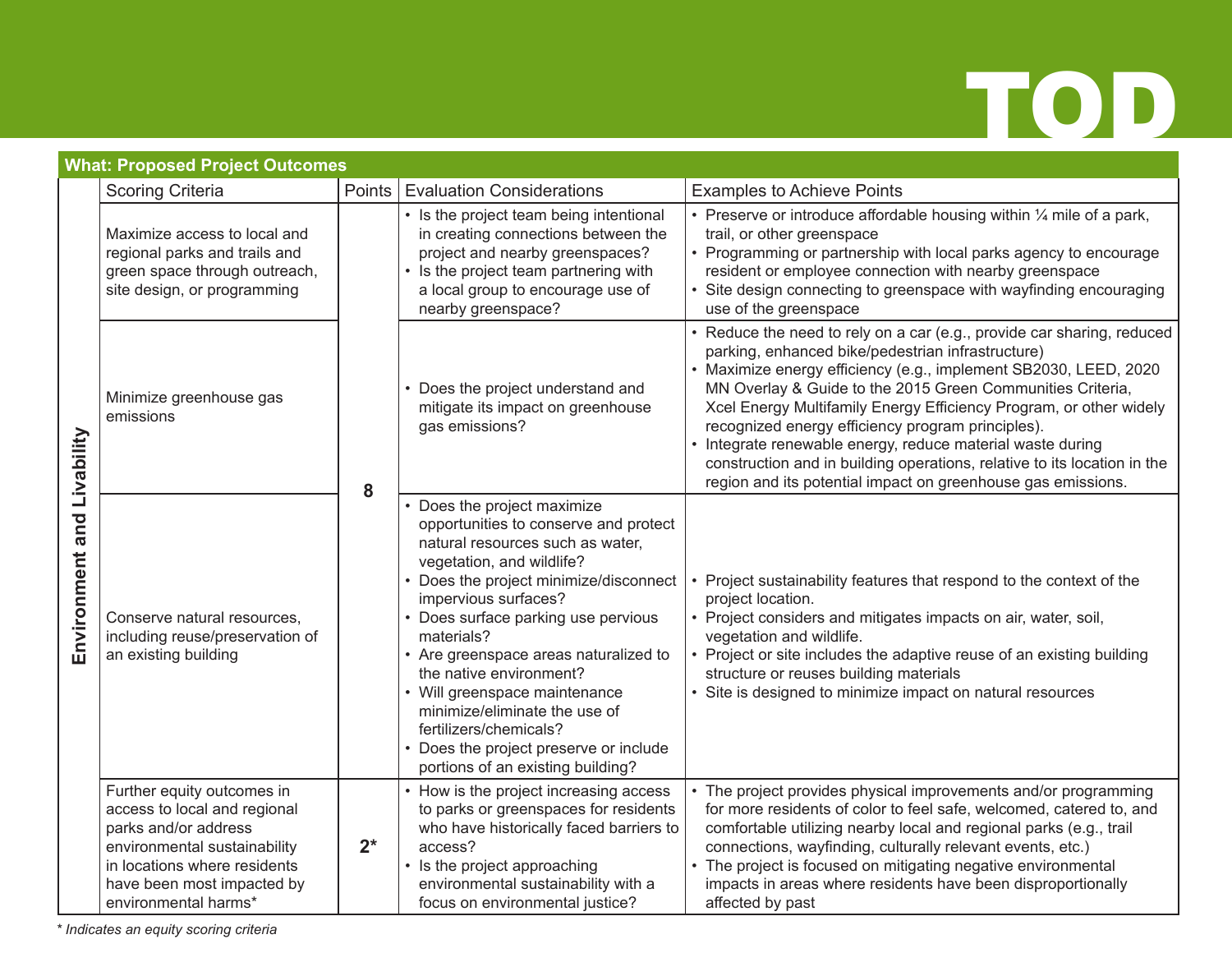|                 | What: Proposed Project Outcomes                                                                                                                                                         |                |                                                                                                                                                                                                                                                                                                                                                                                                     |                                                                                                                                                                                                                                                                                                                                                                                                 |
|-----------------|-----------------------------------------------------------------------------------------------------------------------------------------------------------------------------------------|----------------|-----------------------------------------------------------------------------------------------------------------------------------------------------------------------------------------------------------------------------------------------------------------------------------------------------------------------------------------------------------------------------------------------------|-------------------------------------------------------------------------------------------------------------------------------------------------------------------------------------------------------------------------------------------------------------------------------------------------------------------------------------------------------------------------------------------------|
|                 | <b>Scoring Criteria</b>                                                                                                                                                                 | Points         | <b>Evaluation Considerations</b>                                                                                                                                                                                                                                                                                                                                                                    | <b>Examples to Achieve Points</b>                                                                                                                                                                                                                                                                                                                                                               |
| Livability      | Mitigate negative environmental<br>impacts on residents or workers<br>in the area; priority for projects<br>in areas most impacted by past<br>environmental harms                       | $\overline{7}$ | Is the project team prioritizing sites<br>that have the most to gain, from an<br>equity standpoint for redevelopment?<br>Does the project team have an<br>understanding of environmental<br>issues in the project area and how<br>the project will impact those issues?<br>Has the project team identified<br>a specific disparity and focused<br>multiple efforts on addressing that<br>disparity? | • The project includes district-wide approaches to environmental<br>sustainability (e.g., stormwater management, heating and cooling)<br>• The project team has worked with nearby businesses or<br>organizations to learn about environmental issues like runoff                                                                                                                               |
| Environment and | The project uses sustainable<br>site and/or building design<br>practices to increase resilience<br>and mitigate environmental<br>harm; priority for equitable<br>environmental outcomes |                | Are there site or building design<br>features intentionally included to<br>increase the resilience of residents<br>or workers in the area who might<br>experience stress or shocks?<br>Has the project and its team<br>developed building or site solutions<br>with residents, workers, or<br>organizations in the area related<br>to climate change and/or past<br>environmental harms?            | • Reduce GHG and conserve natural resources in areas where that<br>has not been prioritized or in areas that have experienced past<br>environmental harms<br>• The project addresses resilience issues relevant to its site and<br>context (i.e., manages flooding in an area at risk of flood, includes<br>a Resilience Hub for the community, residents have an emergency<br>management plan) |
|                 | <b>How: Proposed Project Process</b>                                                                                                                                                    |                |                                                                                                                                                                                                                                                                                                                                                                                                     |                                                                                                                                                                                                                                                                                                                                                                                                 |
| Process         | Address a residential and/<br>or workforce need that was<br>identified by or with residents<br>or workers most impacted by<br>inequities*                                               | $5*$           | • Where did the need for the project<br>come from (e.g., private market, local<br>policy, community, communities of<br>color)?<br>• Who will benefit from the project, now<br>and in the future?<br>• Does the project preserve or include<br>portions of an existing building?                                                                                                                     | • Project needs were identified to reduce inequities or were identified<br>by those most impacted by inequities.<br>• The project is expected to provide short- and long-term benefits to<br>individuals and communities most impacted by inequities                                                                                                                                            |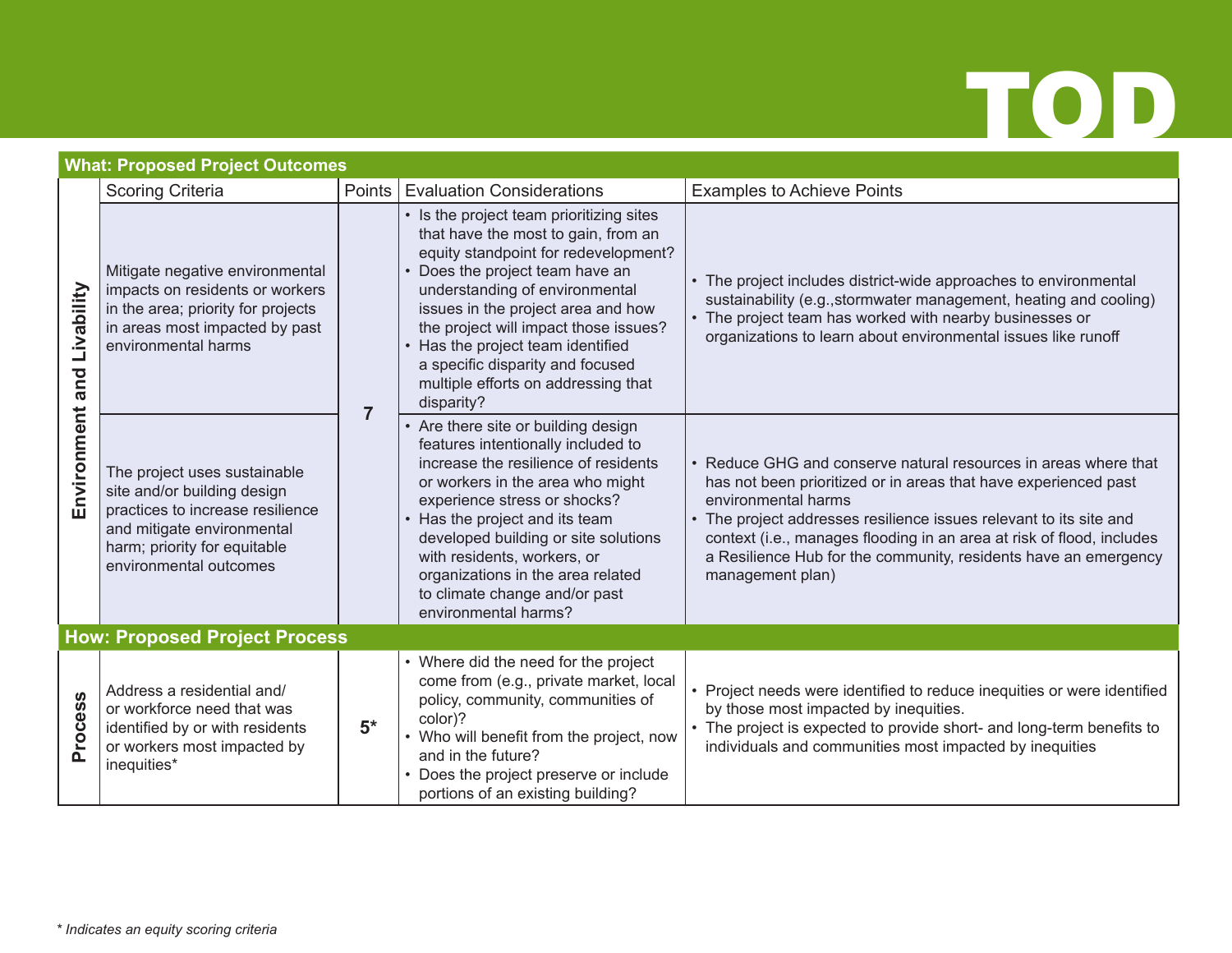|                | How: Proposed Project Process                                                                                                                                                                                                |                |                                                                                                                                                                                                                                                                                                                                                                                                                                                                                                             |                                                                                                                                                                                                                                                                                                                                                                                                                                                                                                                                                                                                                                                                                                                                                     |  |  |  |
|----------------|------------------------------------------------------------------------------------------------------------------------------------------------------------------------------------------------------------------------------|----------------|-------------------------------------------------------------------------------------------------------------------------------------------------------------------------------------------------------------------------------------------------------------------------------------------------------------------------------------------------------------------------------------------------------------------------------------------------------------------------------------------------------------|-----------------------------------------------------------------------------------------------------------------------------------------------------------------------------------------------------------------------------------------------------------------------------------------------------------------------------------------------------------------------------------------------------------------------------------------------------------------------------------------------------------------------------------------------------------------------------------------------------------------------------------------------------------------------------------------------------------------------------------------------------|--|--|--|
|                | <b>Scoring Criteria</b>                                                                                                                                                                                                      | Points         | <b>Evaluation Considerations</b>                                                                                                                                                                                                                                                                                                                                                                                                                                                                            | <b>Examples to Achieve Points</b>                                                                                                                                                                                                                                                                                                                                                                                                                                                                                                                                                                                                                                                                                                                   |  |  |  |
| <b>Process</b> | The City is taking steps<br>toward addressing inequities<br>at the local level, especially<br>efforts to implement equitable<br>development practices*                                                                       | $3^*$          | • Has the city taken steps to define<br>and understand local disparities in<br>measurable outcomes influenced by<br>development patterns and decisions?<br>• Has the city adopted policies that are<br>intended to mitigate disparities and/<br>or create more equitable development<br>outcomes?<br>• Is the city taking tangible actions<br>to integrate equitable development<br>practices?                                                                                                              | • The city identified or is in the process of identifying existing city-level<br>disparities (e.g., housing, employment, wages).<br>• The city has adopted policies, like a disadvantaged business<br>enterprise (DBE) policy, racial equity action plan, inclusionary zoning<br>or environmental sustainability building standards or workforce<br>programs that prioritize equitable development outcomes.<br>• The city participates in GARE, has an equity, human rights or similar<br>commission or advisory committee that informs local decisions, or<br>other municipal efforts to address inequities                                                                                                                                       |  |  |  |
|                | Provide meaningful<br>engagement, including<br>stakeholders that represent<br>the demographics of the<br>residential and/or workforce<br>community, centering those<br>under-represented and most<br>impacted by inequities. | $\overline{7}$ | How will public engagement plans<br>include those historically left out<br>of community engagement (e.g.,<br>communities of color, first generation<br>immigrants, non-English speaking<br>residents, persons with disabilities) and<br>give those participants power in the<br>process?<br>How is the plan responding to<br>community demographics in the area?<br>How is the project team understanding<br>development history of the project area<br>and previous engagement work that<br>has been done? | • Engagement strategies are targeted to residents and employees in<br>the area given demographics of the project area.<br>• A description of how engagement will include agency and power for<br>those most impacted by inequities.<br>• Plans to pay underrepresented communities for their time and<br>expertise<br>• The project team has researched and considered outcomes of<br>previous engagement activities in the project area and is using that<br>to inform current and/or future engagement<br>Engagement strategies are developed after taking historical<br>development context into consideration and understanding<br>the relationship between residents and new development/re-<br>development as well as government institutions |  |  |  |
|                | The project and the team use<br>a strategic and integrated<br>approach to addressing equity<br>issues                                                                                                                        |                | Has the project team identified a<br>specific disparity and focused multiple<br>efforts on addressing that disparity?                                                                                                                                                                                                                                                                                                                                                                                       | • The project team has included an advisory committee of residents<br>most impacted by disparities to identify equity priorities addressed by<br>the project<br>• The scope is expanded beyond a traditional development to<br>sustainably address an equity issue in the project area<br>• Address the equity issue from multiple angles and/or at multiple<br>scales (e.g., including wrap-around services in affordable housing<br>after that was identified through engagement)                                                                                                                                                                                                                                                                 |  |  |  |